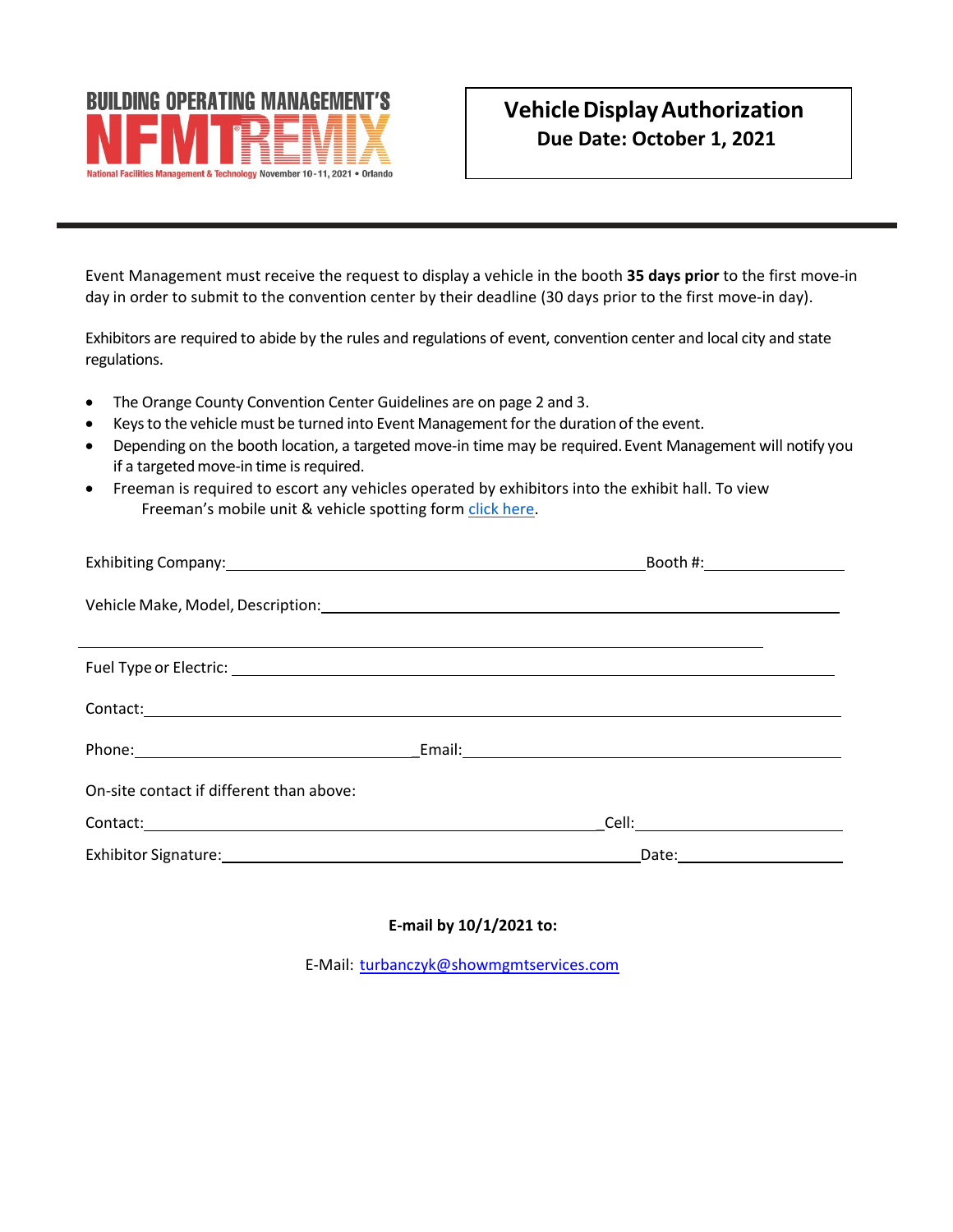# Orange County Convention Center

## Vehicle Guidelines & Vehicle Display Guidelines

Motorized vehicles within the exhibit halls are permissible, provided that each vehicle can be defined as a vehicle that is propelled by an internal combustion engine using a Class I or Class II fuel, such as, but not limited to automobiles, trucks, motorcycles, aircraft, watercraft and lawnmowers.

All equipment and freight shall be loaded/unloaded in the appropriate building dock area at all times. The loading/unloading of equipment and/or freight from the main guest exterior entrance areas in front of either building is strictly prohibited.

Tractors/trailers, cabs/trucks or other gas/diesel power equipment with motors idling are not permitted in any OCCC exhibit halls, as appropriate ventilation is not available.

When placing motorized vehicles inside an assembly hall or exhibit, occupancy consideration must be taken into account regarding exits and exit access, so that these areas remain free of any obstructions, thereby ensuring a clear path for emergency egress. Vehicles must be positioned prior to the opening of an event to the public.

Vehicles that remain in the exhibit hall as part of a display must have the battery cables disconnected. The gas tank must either be taped shut or have a lockable gas cap and may contain no more than onefourth (1/4) of a tank or ten (10) gallons of fuel, or whichever is less.

Doorways, carpeted areas, and terrazzo floors must be protected from the movement of vehicles, crates, registration counters, pallet jacks, plants, sign-hanging activities, and all other rolling stock during move-in and move-out. When off-loading counters, booths, and other heavy objects, the use of floor protection and extreme care is required. Carpeted areas must be protected by the use of a minimum six (6) mil polyethylene sheeting (reinforcedpreferred).

For heavy objects, temporary carpet or plywood on top of reinforced polyethylene sheeting must be used to protect the OCCC's carpet and terrazzo. Worn or torn sheeting must be replaced immediately. Heavy objects are defined as items in excess of 1,500 lbs., exceeding the limits of an average pallet jack. If protective materials are taped to the floor, the Lessee or his/her general service contractor is responsible for the removal of the entire residue.

Each vehicle will be subject to inspection for compliance with the following items:

- All fuel tank openings shall be locked and sealed to prevent escape of vapors.
- Fuel tanks may not contain more than one-fourth capacity or ten (10) gallons of fuel, or whichever is less.
- At least one battery cable must be removed from the batteries used to start the vehicle engine. The disconnected battery cable must betaped.
- Batteries used to power auxiliary equipment are permitted to be kept in service.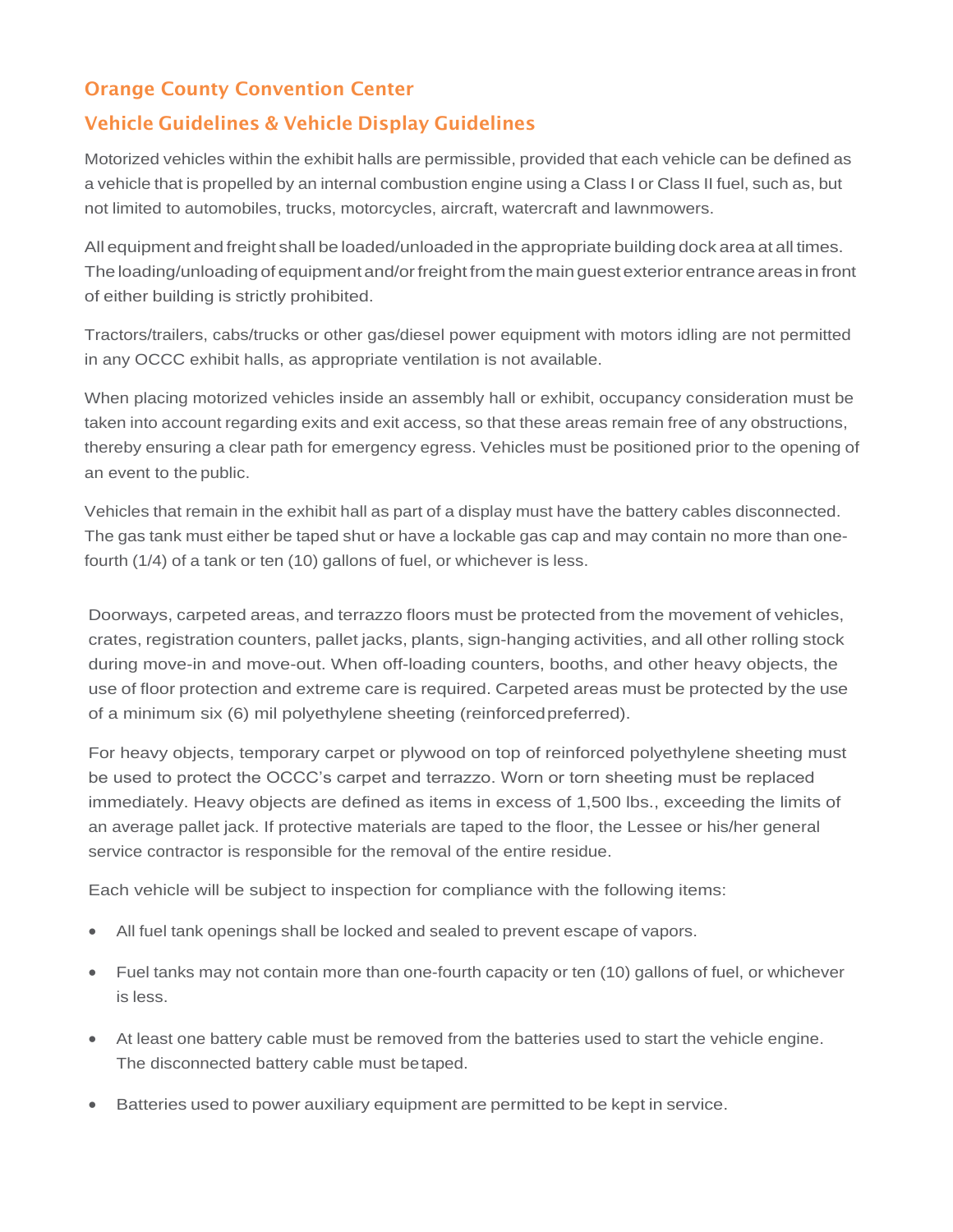- Fueling or de-fueling of vehicles is prohibited.
- Vehicles may not be moved during show hours.

Vehicles, boats and similar exhibited products with over 100 sq. ft. of covered area must be protected with a listed smoke alarm.

#### Indoor Display Guidelines

For Bus, RV, Trailers, Manufactured/Constructed Homes.

## Passenger Bus (i.e. charter bus not for living aboard)

- Fire Extinguisher
- Smoke Detector
- Fire Watch required if awning/canopy is used
- Battery cable disconnected
- Fuel level 1/4 tank or 10 gallons, or whichever is lesser amount
- Fuel tank cap locked or tapedshut
- Hand rails on stairs

#### RV/Tour Bus (i.e. liveaboard)

- **Fire Extinguisher**
- Smoke Detector
- Fire Watch required if awning/canopy is used
- Battery cable disconnected
- Fuel level 1/4 tank or 10 gallons, or whichever is lesser amount
- Fuel tank cap locked or tapedshut
- Gas/propane cooking equipment disconnected and canisterremoved
- Hand rails on stairs